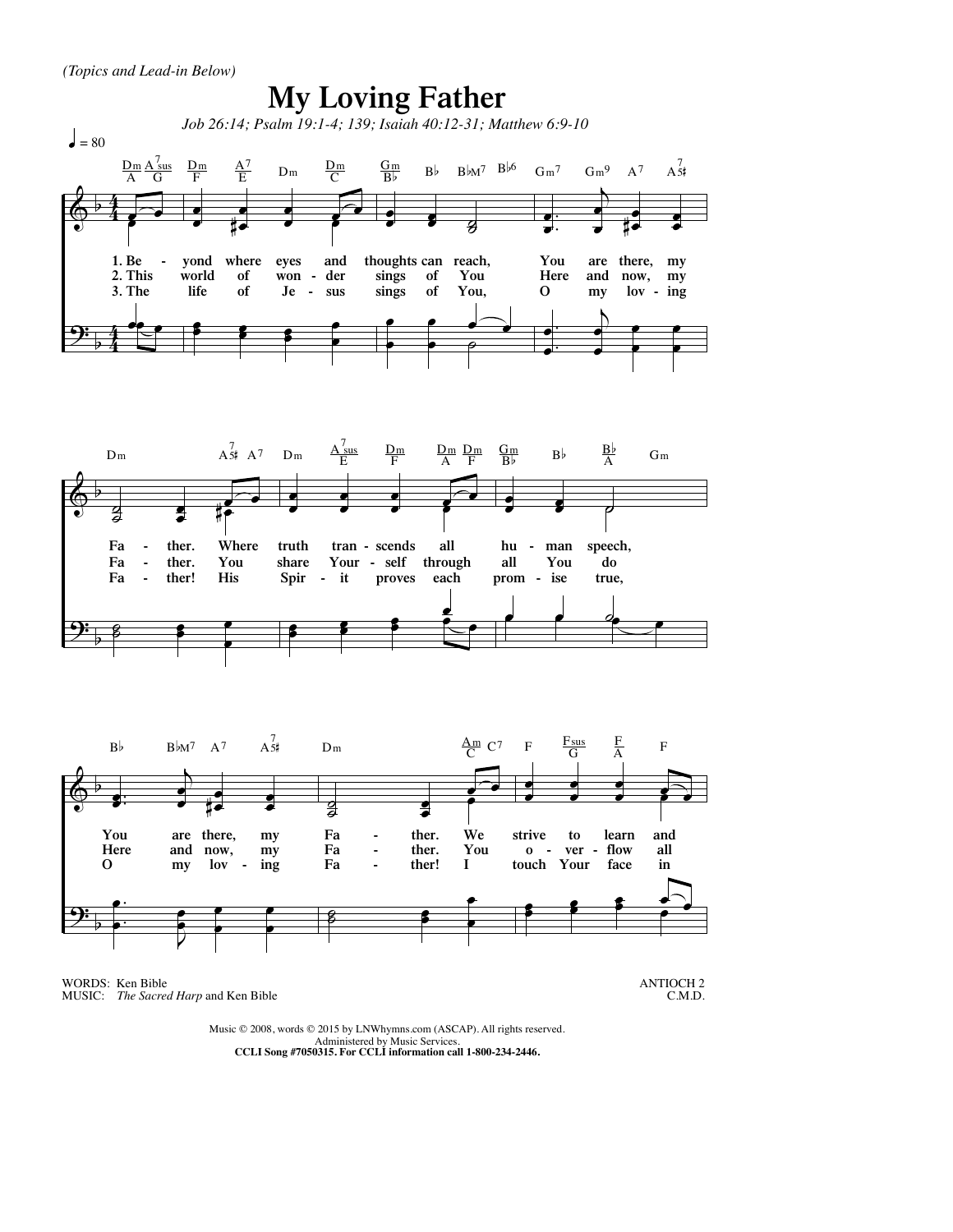

- **TOPICS:** Creator; Father & Son, joining their relationship; God Our Father; God's Presence; Lord's Prayer; Praise & Worship; Transcendent God
- LEAD-IN: "Pray, then, in this way: 'Our Father who is in heaven, Hallowed be Your name. Your kingdom come, Your will be done, On earth as it is in heaven."" (Matthew 6:9-10, NASB)

## **LEAD-IN DEVOTIONAL READING:**

## You Call Yourself My Father

Infinite God, You come to me from far beyond and high above my knowing. You freely show Yourself to me through this world of which I am a part. The wisdom, the power, the beauty, the mystery, the pattern, the endless parade of individuality, the love, the connectedness of all this varied life, the engulfing shower of light, the vastness, the intimacy, the eternity, the now-nessthey all speak and sing of You.